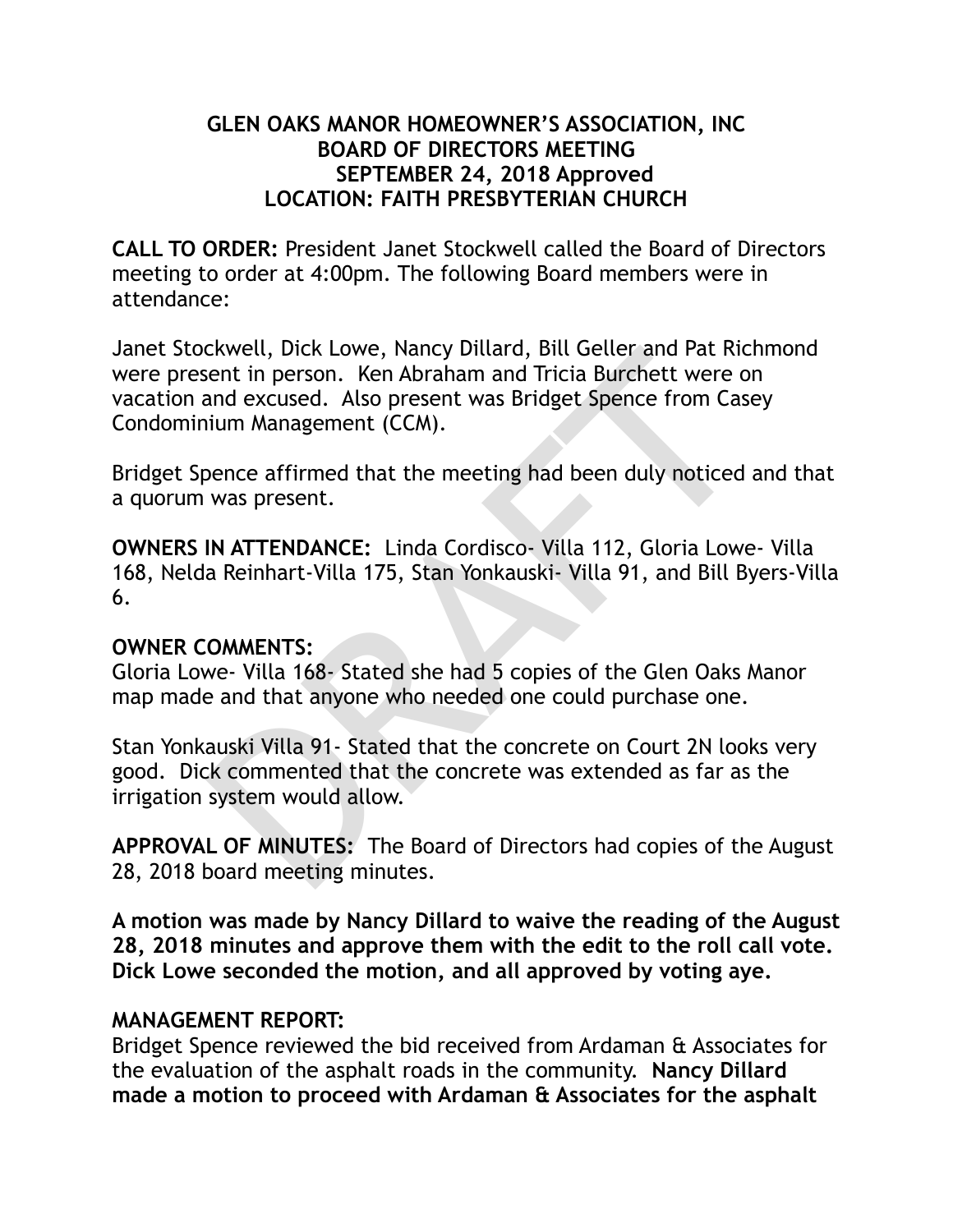**evaluation at a cost not to exceed \$3,700.00. Pat Richmond seconded the motion and all approved by voting aye.** The purpose of this evaluation is to gain current life expectancy of the asphalt in the community to update the reserve section of the budget.

Bridget Spence reported that streetlight 11 is out. A second bid was received by Care Electric and reviewed by the maintenance committee. The bid did not provide for a bucket truck which would be an additional cost. Therefore the recommendation was to proceed with the original bid received by Owen's Electric. **Dick Lowe made a motion to proceed with the bid from Owen's Electric for street-light 11. Pat Richmond seconded the motion and all approved by voting aye.** 

## **AD HOC RENTAL COMMITTEE:**

bed by Uwen's Electric. Dick Lowe made a motion to p<br>bid from Owen's Electric. Dick Lowe made a motion to p<br>bid from Owen's Electric for street-light 11. Pat Rich<br>the motion and all approved by voting aye.<br>RENTAL COMMITTEE Linda Cordisco reported for the committee. The committee met on September 13, 2018. We reviewed the rental amendment one more time and there were no additional changes that were needed. Two dates were suggested for the town hall meetings. The structure of the meeting was discussed with the board. **Pat Richmond made a motion to proceed with the scheduling of the two town hall meetings discussing the two amendments. Nancy Dillard seconded the motion and all approved by voting aye.** Bridget Spence will contact the church and find out if the dates that are recommended are available.

The letter of communication from the committee to the owners was reviewed. Suggested changes were made. Nancy Dillard will send the recommended changes and they will be incorporated. Once the dates are confirmed for the town hall the information will be sent to owners.

The Board thanked the committee for their hard work on this amendment package.

**PRESIDENT'S REPORT:** Janet Stockwell discussed the upcoming meeting schedule. October meeting will be October 22<sup>nd</sup>. We then head into the holiday season and a recommendation was to combine the November and December meeting and to move the January meeting to early January. **Nancy Dillard made a motion to schedule a meeting December 3, 2018, January 14, 2019 and the annual meeting will be February 2, 2019. Dick Lowe seconded the motion and all approved by voting aye.**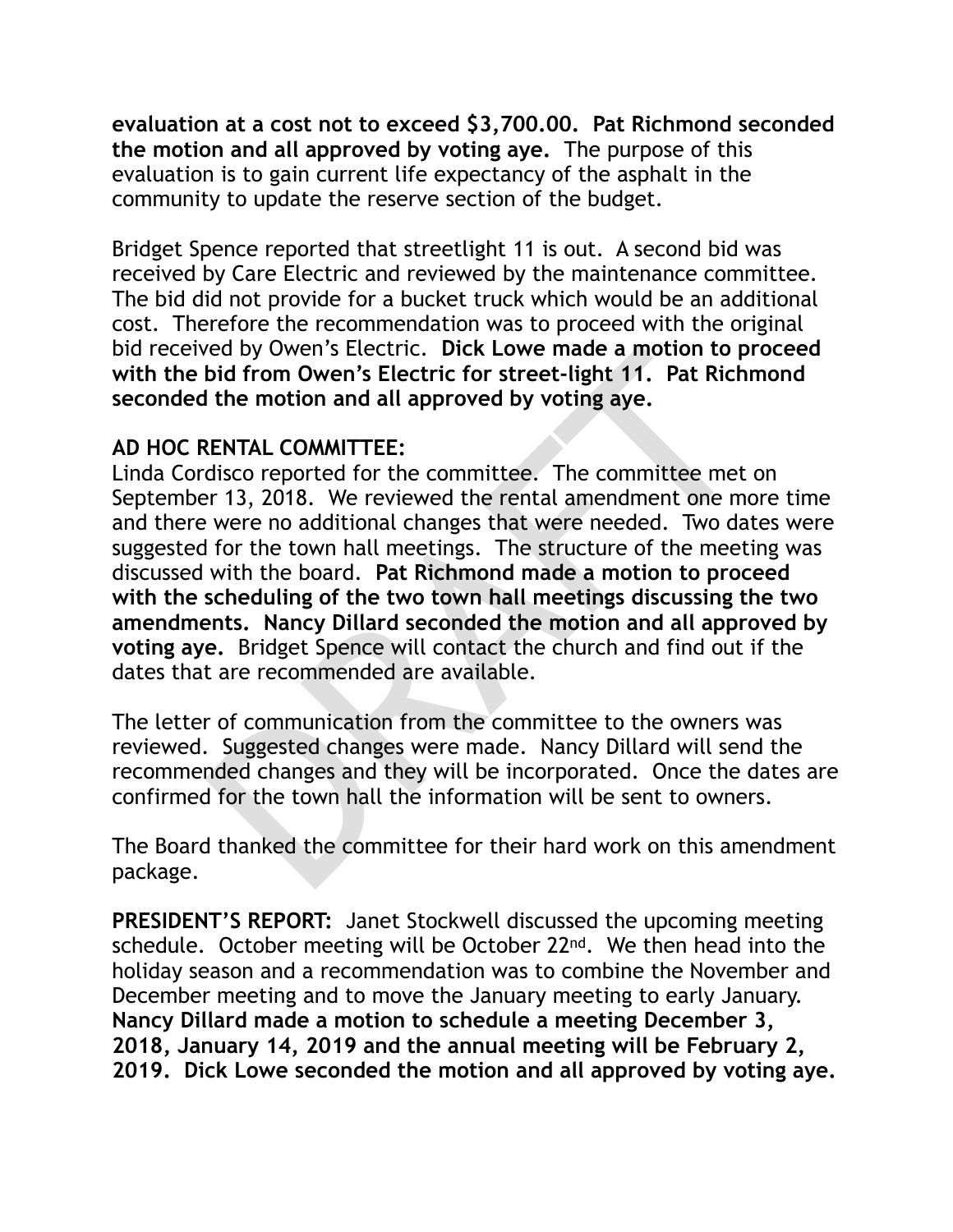Janet Stockwell stated that the draft of the minutes will be sent to all board members for input and edits. We ask that you respond with any edits within three (3) business days so the draft can be sent to the owners in a timely basis.

**VICE PRESIDENT'S REPORT:** Ken Abraham no report currently.

**SECRETARY'S REPORT:** Tricia Burchett no report currently.

# **TREASURER'S REPORT:**

ER'S REPORT:<br>
Lard presented a full treasurer report, which is available<br>
lard presented a full treasurer report, which is available<br>
As of August 31, 2018, we have \$90,495.01 in the opera<br>
and \$548,586.10 in the reserve b Nancy Dillard presented a full treasurer report, which is available upon request. As of August 31, 2018, we have \$90,495.01 in the operating bank account and \$548,586.10 in the reserve bank accounts. We are under budget through the month of August 2018 in the amount of \$1,632.19. We continue to reduce the deficit for the year to date and are now only \$572.64 over budget. **Nancy Dillard made a motion to approve the treasurer's report. Pat Richmond seconded the motion, and all approved by voting aye.** A full financial report is available upon request. Bill Byers continues to maintain the reserves. Bill reviewed the expenses that have been approved and provided an updated sheet to the board. One expense was approved at the last meeting from the reserves in the amount of \$5,000 if needed for Villa 1 tree removal. **Dick Lowe made a motion to reverse the motion to expend \$5,000 from the reserves to remove the oak tree at Villa 1 as the tree did not meet the city arborist criteria for removal and was not removed. Bill Geller seconded the motion and all approved by voting aye.** 

# **MAINTENANCE COMMITTEE REPORT:**

Dick Lowe reported on the projects

- 1. Villa 1: The work has been completed on the concrete. However, some regrading is needed. Bids were reviewed, and **Dick Lowe made a motion to proceed with the bid from Elite for the regrading at a cost of \$500. Pat Richmond seconded the motion and all approved by voting aye.**
- 2. The concrete strip was installed on the cul-de-sac at Court 2N.
- 3. The driveway pavers for this year's repair jobs have been ordered and are scheduled for delivery September 30, 2018.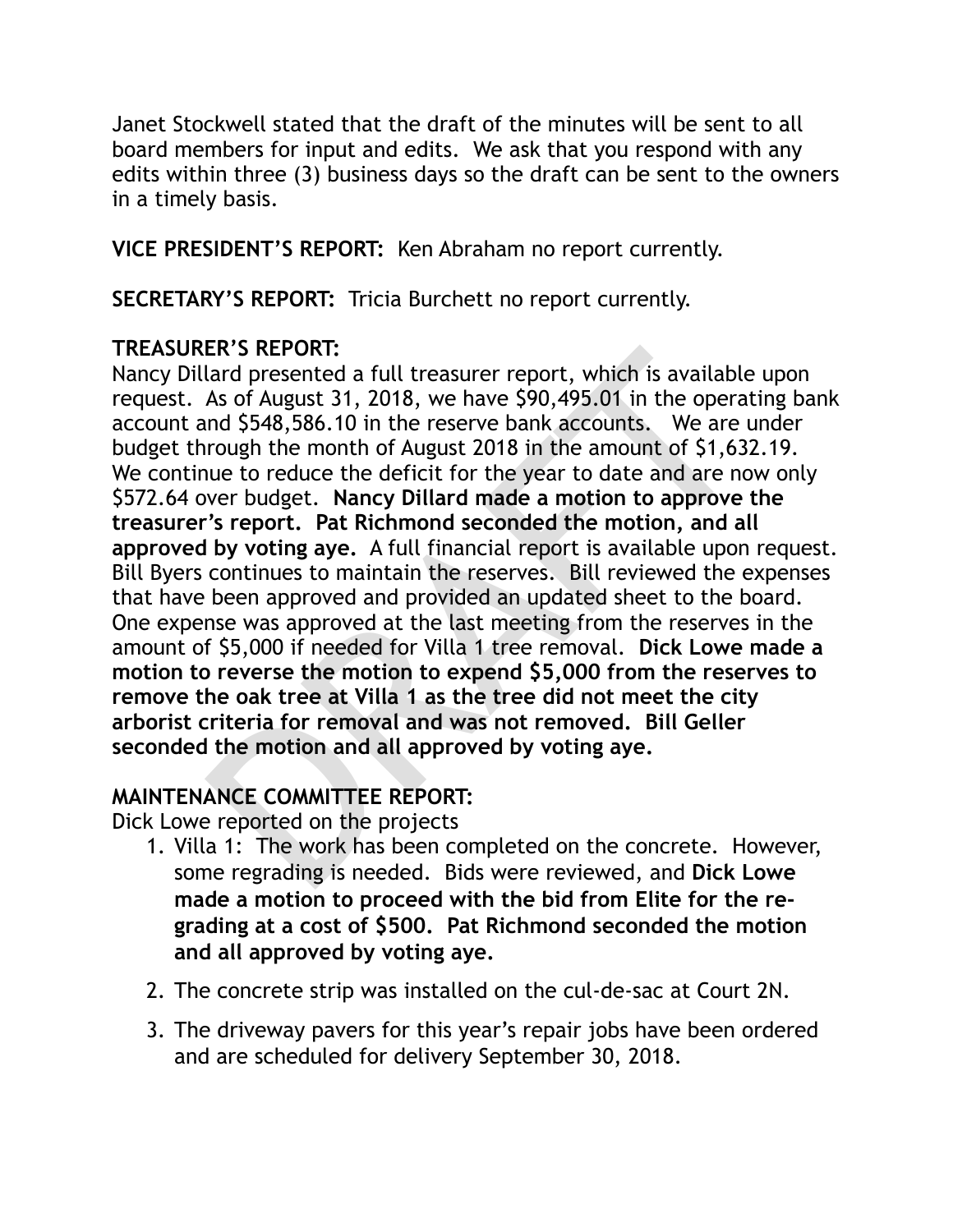- 4. The city has installed the sign at the 12th Street entrance and it looks very nice.
- 5. The lake house sidewalk and steps as well as the 54 sidewalk trip hazards will be scheduled very soon.
- 6. Dick stated that the painting specs have not gone out for bid yet for the wall project but the committee will work on this.

# **LANDSCAPE COMMITTEE REPORT:**

Pat Richmond provided information on the program from the City of Sarasota for free canopy trees as part of the Arbor Day celebration. She will work to see if we can obtain some additional free trees for planting.

## **ARCHITECTURE COMMITTEE REPORT:**

**PE COMMITTEE REPORT:**<br>
Decomption on the program from the City<br>
for free canopy trees as part of the Arbor Day celebratic<br>
to see if we can obtain some additional free trees for p<br>
CTURE COMMITTEE REPORT:<br>
IT reported tha Bill Geller reported that the owners of Villa 6 submitted a request to allow a portion of the utility fence to remain down during repairs to the pool heater and until an entire new utility fence can be installed. **Bill Geller made a motion to approve this request. Dick Lowe seconded the motion and all approved by voting aye.** 

**Bill Geller made a motion to approve the request from Villa 83 for the new roof installation. Pat Richmond seconded the motion and all approved by voting aye.** 

Bridget Spence reported that Villa 152 has returned the columns to the original style as requested.

### **OLD BUSINESS:**

Owners are very pleased with the addition of the pet receptacle at the north east corner of the community.

### **NEW BUSINESS:**

Janet Stockwell stated that the owner of Villa 9 has installed a wood border along the sidewalk to keep the wheelchair that is used by the resident from going off into the grass and possibly tipping the wheelchair over. Janet will meet with the owner and a request will be brought to the next meeting for approval for these borders to remain.